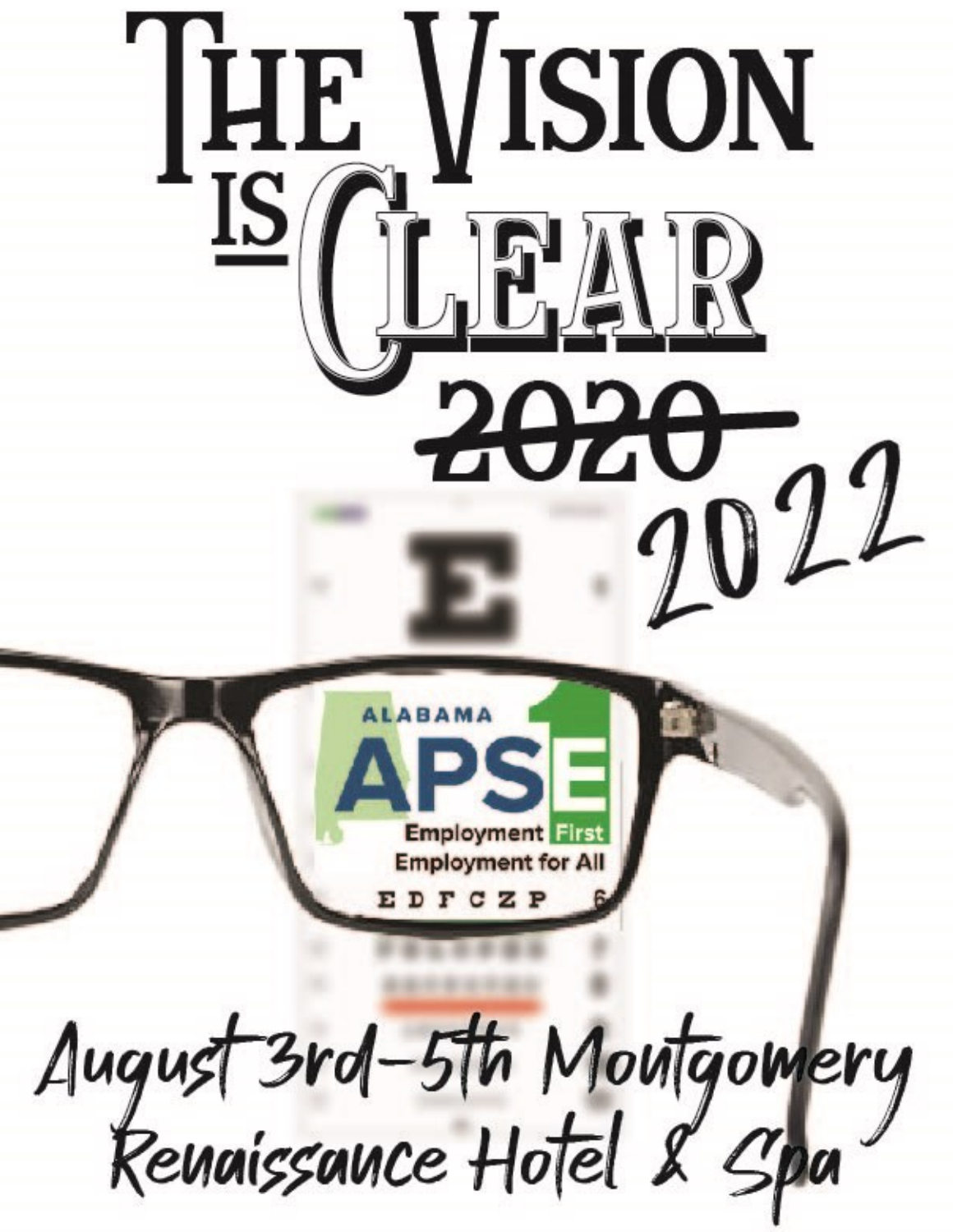Alabama APSE is pleased to announce that the annual conference held each year since 1998 will return in 2022 after a two-year hiatus due to the Covid-19 pandemic. Please join us on August 3—5, 2022 in Montgomery at the Renaissance Hotel and Spa at the Convention Center.

#### **Check www.al-apse.org for conference updates**

**Preliminary Agenda:**

### **August 3, 2022**

| $10:00 - 12:55$       | Registration             |
|-----------------------|--------------------------|
| $ 1:00 - 2:30$        | <b>Opening Session</b>   |
| l2:30—3:00            | <b>Break</b>             |
| 3:00—4:30             | <b>General Session</b>   |
| <b>August 4, 2022</b> |                          |
| l8:30—9:45            | <b>Breakout Sessions</b> |
| $9:45 - 10:15$        | <b>Break</b>             |
| 10:15–11:30           | <b>Breakout Sessions</b> |
| $11:30 - 1:00$        | Lunch                    |
| $1:00 - 2:15$         | <b>Breakout Sessions</b> |
| $2:15 - 2:45$         | <b>Break</b>             |
| 2:45-4:00             | <b>Breakout Sessions</b> |
| 6:00 – Until          | Awards Banquet           |
|                       |                          |

### **August 5, 2022**

| l8:30—10:00  | <b>General Session</b> |
|--------------|------------------------|
| l10:00—10:30 | <b>Break</b>           |
| 10:30—12:00  | <b>Closing Session</b> |

# **Continuing Education will be available for CRC, CESP and Social Workers Check www-al-apse.org for updates**

**Conference will follow CDC guidelines at time of event as well as hotel policies related to health and safety!**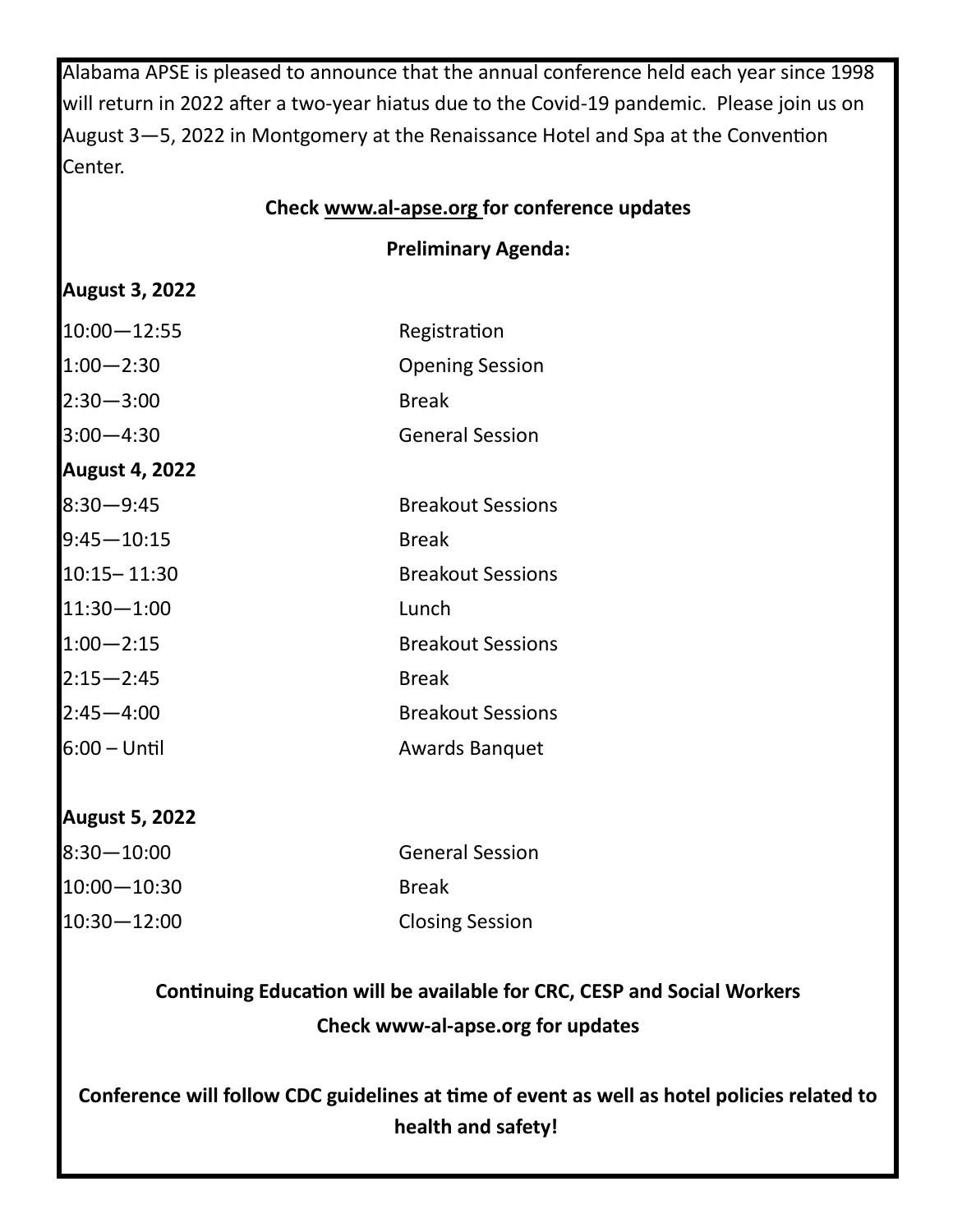

Alabama APSE is going on an *EVENTUR.* We have contracted with one of the leading **conference apps and platforms** on the market today. With this platform you'll  $\Box$  be able to register online, check in onsite at the kiosk,

print your name tag, be part of an interactive audience and download the event app that will eliminate the need for a paper program.

As an interactive audience member you'll be able to check-in to sessions, interact with presenters, exhibitors, organizers, and each other, with the Eventur Audience Response System. What does interactive mean? It means Live Chat and Polling, Digital Q&A, Session Comments, Social Activity Feed, Gamification, Doc Access, Notation Plus, Surveys & CE certificate delivery.

This year's conference will offer a variety of general and break-out sessions. We've "downsized" our breakouts due to ongoing concerns with social distancing and the challenge this presents in small breakout rooms. Instead, we're offering three training tracks, each offering four breakouts throughout day two. You'll be free to move in and out of tracks or remain in the same track all day.

| Registration                                        |          |
|-----------------------------------------------------|----------|
| <b>Conference Registration Before July 16, 2022</b> | \$240.00 |
| <b>After July 16, 2022</b>                          | \$275.00 |
| <b>State Agency Staff can request PO Purchase</b>   |          |
| Self-advocates and family members see page 4        |          |
| Click below or scan the QR code to register!        |          |
| <b>Click Here To Register</b>                       |          |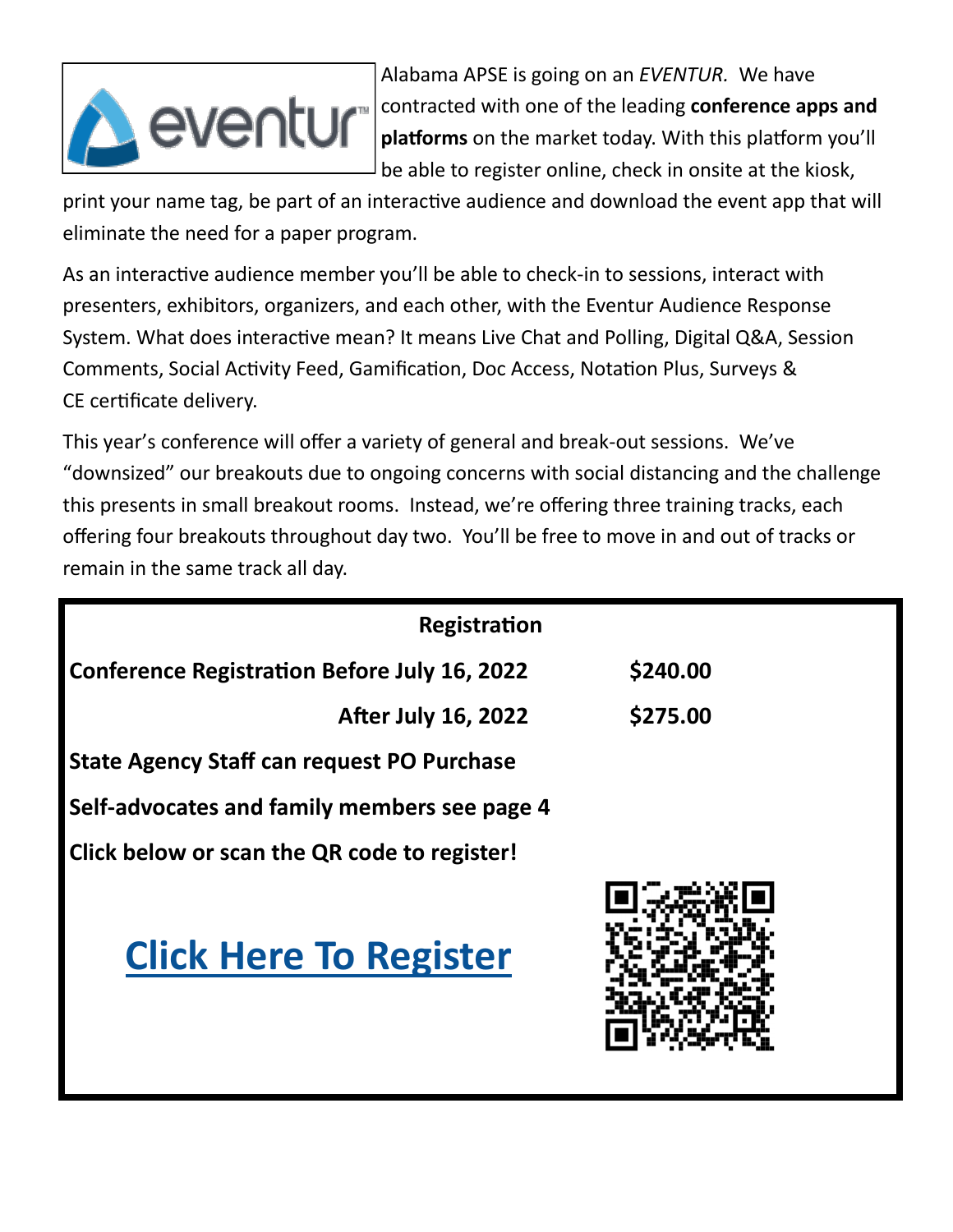**Consumer Involvement Sponsorship available** to individuals with disabilities and family members. Sponsorship will cover registration, 2 hotel nights (double occupancy required.) Meals and transportation will be the sole responsibility of the sponsorship recipient. (Awards banquet is included in registration)

There is a limited number of sponsorships available through consumer involvement from the Alabama Council on Developmental Disabilities. You can click on the link below to request sponsorship. Each person must register their request. Those approved will be notified and "officially" registered for the conference once final selections are made. Just click below to register your sponsorship request, and be sure to share this link with others you know that might be interested in attending this year's conference!

# **[Registration for Sponsorship Request](http://events.constantcontact.com/register/event?llr=eq8in9eab&oeidk=a07ej5t6rkocf12f445)**



# **Featured Keynote**

LaDonna Gatlin has been **WOWING** audiences since she was five years old.

Born into "showbiz," LaDonna grew up onstage performing with her brothers, the legendary Gatlin Brothers. But in the mid 1970's, this gutsy Texas native chose to follow her heart and "sing a different song" apart from her famous family.

LaDonna has shared that "song" everywhere...from corporate powerhouses...to the prison cells of death row.

Her presentations resonate with audiences all over the country because, simply put, she makes people laugh, lightens their load, and

leaves them with a song in their hearts. AND...they always learn something in the process. **August 3, 2022 @ 3:00 P.M.**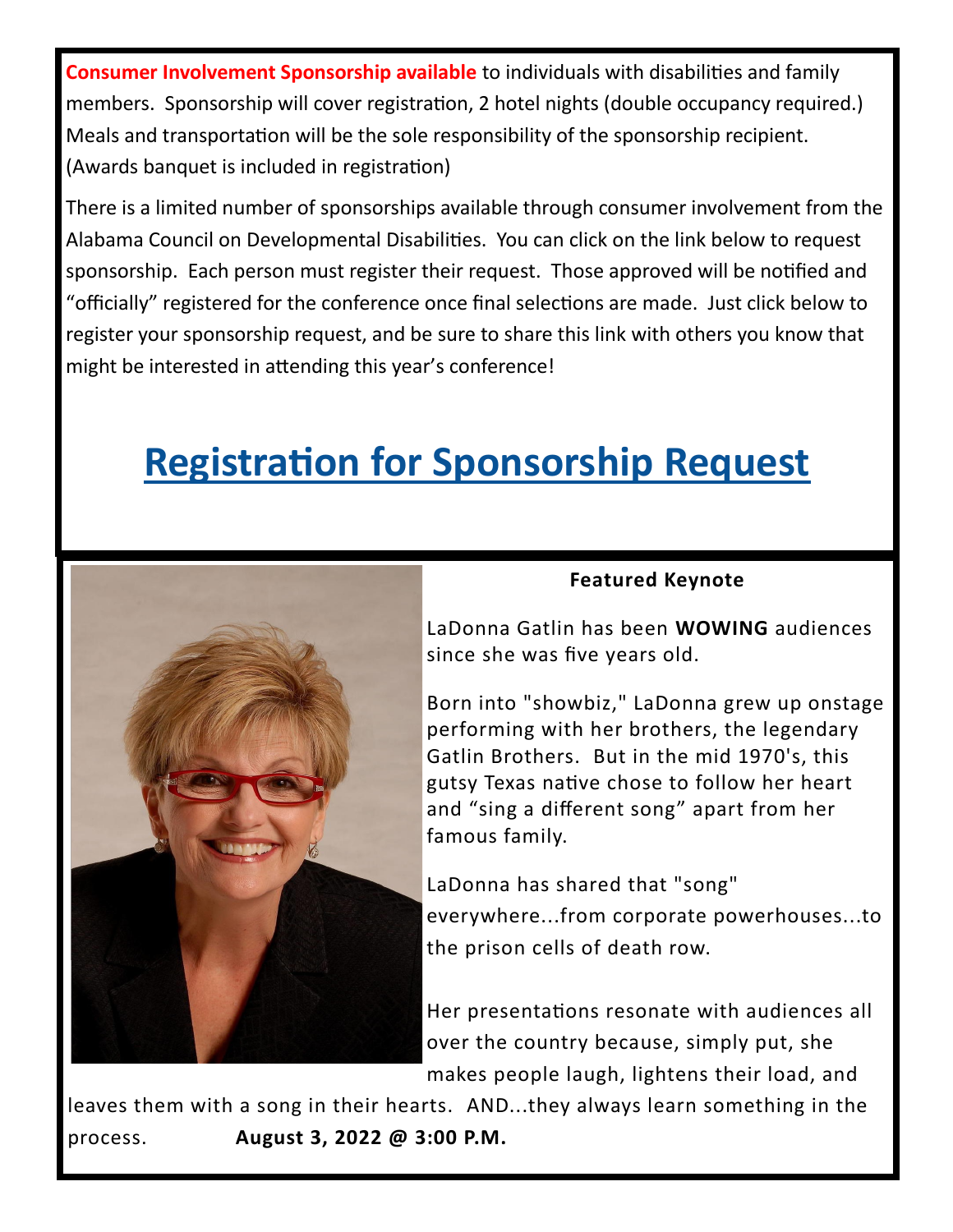

*The one that needed motivation to live, now motivates others to have hope at home and at work through better communication.*

**Lemzel Johnson** almost died in 2008 with an undiagnosed brain tumor that was over 2 inches in size. However, because the tumor was inoperable, Lemzel kept himself motivated with inspirational speakers and motivational books. Being encouraged to have a better future than his current position, he worked to live out what he believed. As he did this, he recognized that many were being inspired to have hope for their future too. Today, Lemzel continues to inspire and motivate thousands each year to clarify their uniqueness and purpose in the midst of their difficulties. His mission is to help individuals and

businesses define their motives to stay motivated with practical communication skills.

### **August 3, 2022 @ 1:00 P.M.**



# **Clean Humor. Positive Message.**

Comedian **Larry Weaver** uses clean humor, funny anecdotes, and emotionally charged stories to delight and entertain audiences.

He delights audiences with tales of growing up in the country, home remedies, family gatherings, marriage, traveling, trying to eat right, and more. Larry's lightning-fast wit is always on display as he playfully banters with the audience.

Larry is:

- **Entertaining**: delivers non-stop laughs from beginning to end.
- **Engaging**: interacts with the audience without embarrassing attendees.

Larry's humor is highly professional, culturally sensitive, and hilariously funny!

**August 5, 2022 @ 10:30 A.M.**